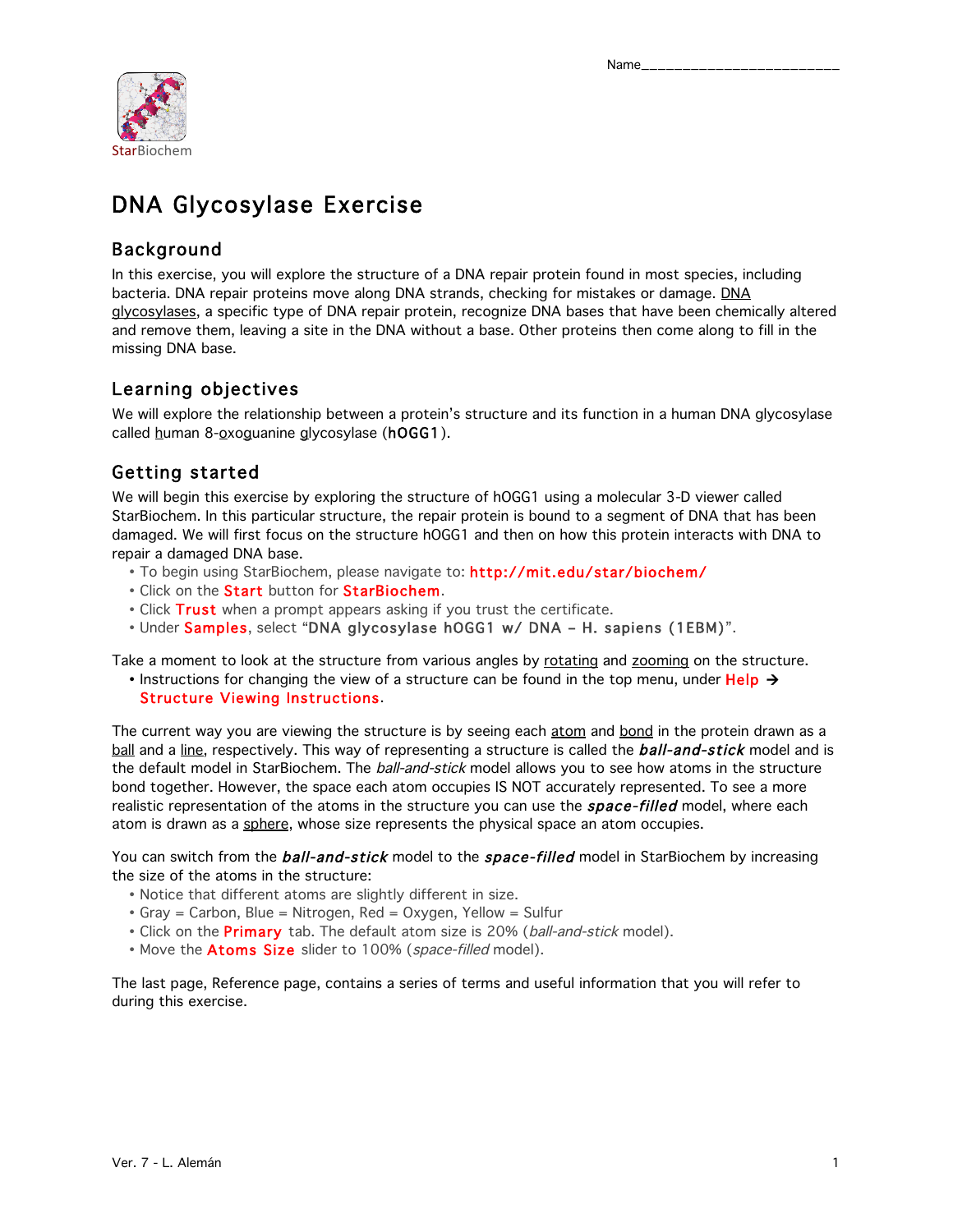## Exercise

## hOGG1's Protein Structure Basics

1 Can you identify the DNA and the hOGG1 protein in the structure? Where is the DNA segment? Describe in your own words.

#### Answer

2 hOGG1 contains multiple sulfur atoms.

#### a) Identify the name and sequence number of one of the amino acids in the structure that contains a sulfur atom.

• Using your mouse, point to a sulfur atom (yellow) in the structure. A small box appears on top of the mouse curser indicating the name of the amino acid and its position in the amino acid sequence (ex: "[Ala]223:A CB # 2257"  $\rightarrow$  amino acid: alanine; position: 223).

Answer

- b) Is the sulfur atom located in the backbone or in the side chain of the amino acid?
	- From the top menu select View  $\rightarrow$  View Specific Regions / Set Center of Rotation. This will open a smaller window, which enables you to set specific region(s) of the structure visible and centered in the viewer. Follow the steps below to view only the amino acid with the sulfur atom identified above.
	- In the Protein  $\rightarrow$  Primary tab of the View Specific Regions / Set Center of Rotation window, select the amino acid identified above in the Sequence Window.
	- Move the **VDW Radius** slider all the way to the left (1 Van der Waals radii). Zoom in as needed.
	- First uncheck the **side-chain** box to hide the side-chain atoms and view only the atoms in the backbone. Next uncheck the **backbone** box and check the **side-chain** box to view only the atoms in the side-chain.

| Answer |  |  |  |
|--------|--|--|--|
|        |  |  |  |

 $3$  Next, we will explore the primary structure of the hOGG1 protein (Reference page – last page within the document). The hOGG1 protein consists of 325 amino acids. List the 13 amino acids numbered 105 through 117 in order.

• Reset the structure, from the top menu click, Reset  $\rightarrow$  Reset structure.

• In the **Protein**  $\rightarrow$  **Primary** tab within the main StarBiochem window scroll down the **Sequence** Window to locate amino acids 105-117 in the sequence. Refer to the Reference page for the complete name of each amino acid.

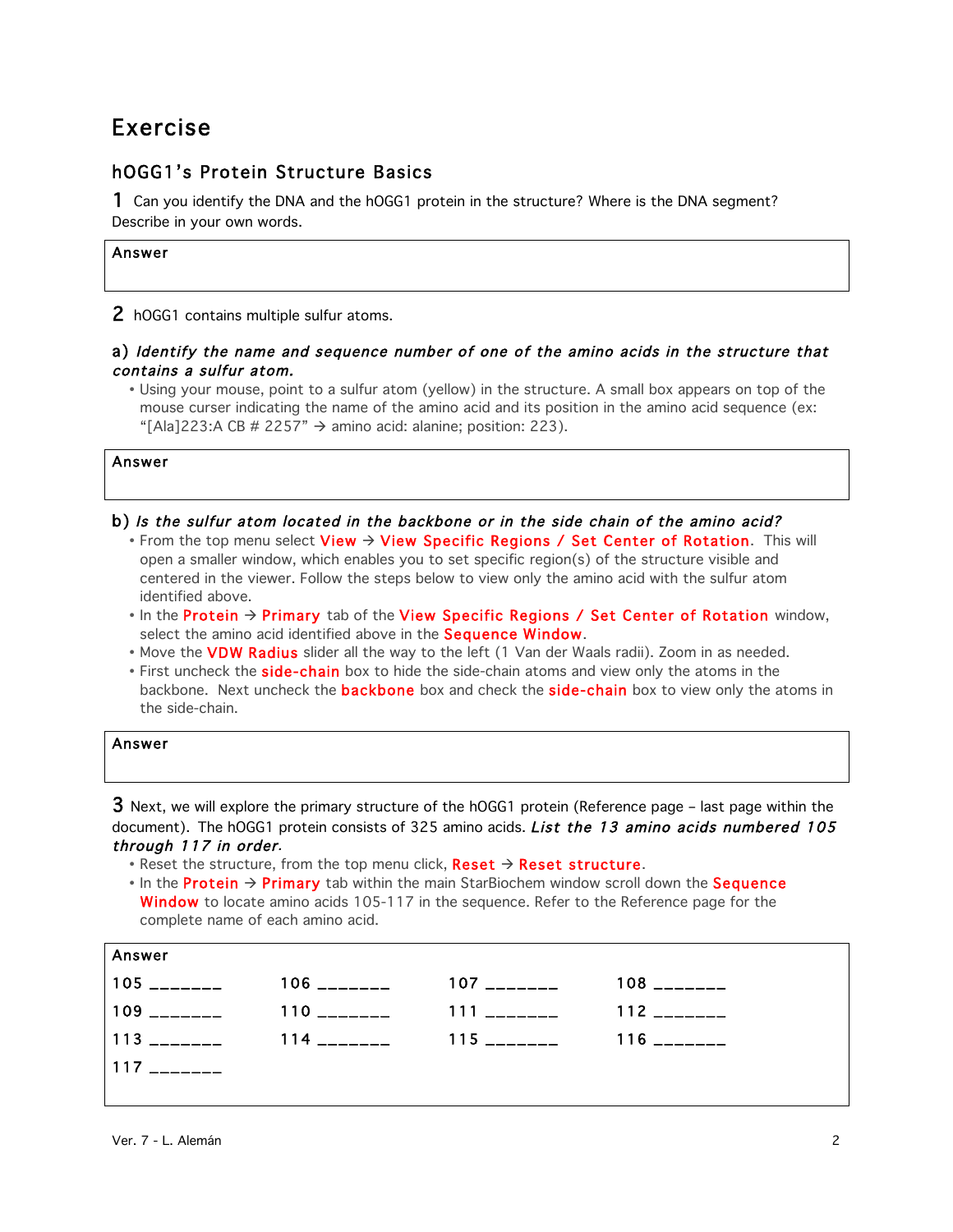4 Within a protein chain, amino acids form local structures called secondary structures (Reference page).

a) Explore the secondary structures found in hOGG1. Are helices, sheets or coils present in hOGG1? Describe the color that represents each secondary structure you observe.

- Click on the **Secondary** tab.
- To show the secondary structures one at a time check the box beside the desired structure (ex: helices) and move the **Structures Size** slider to the right to increase the size.
- View additional secondary structures that may be present by checking the box next to each structure.

| Answer |                                                                                   |  |
|--------|-----------------------------------------------------------------------------------|--|
|        | Helices _______ (Yes or No) Sheets _______ (Yes or No)  Coils _______ (Yes or No) |  |

b) Amino acids 105 through 117 fold into one of the secondary structures. Which secondary structure do they fold into?

- In the View Specific Regions window, go to the Protein  $\rightarrow$  Secondary tab and click the All button.
- Within the amino acid Sequence Window, select amino acids 105-117: click on amino acid 105, hold down Shift and click on amino acid 117.
- Move the **VDW Radius** slider to the left to show only the selected amino acids in the viewer.

Answer

5 Now we will explore the relationship between DNA glycosylase's structure and one of the several types of amino acids that contribute to hOGG1's overall shape, its tertiary structure (Reference page).

a) Negatively charged amino acids are hydrophilic (Reference page). Are the negatively charged amino acids located on the inside (buried) or outside (exposed) of this protein? What does that suggest about the cellular environment surrounding this protein, is it hydrophobic or hydrophilic? Explain your answer.

- $\bullet$  In the top menu, click Reset  $\rightarrow$  Reset structure.
- Click on the Tertiary tab. Move the Atoms Size slider to the left decreasing size for all the atoms in the protein.
- Click on the **negatively charged/acidic** button. Move the **Atoms Size** slider to the right to increase the atom size for the negatively charged/acidic amino acids.

#### Answer

### hOGG1's Interaction with DNA

6 Now let's explore how DNA glycosylase interacts with DNA to recognize the damaged DNA base within its sequence. DNA is composed of four bases: Adenine (A), Thymine (T), Cytosine (C) and Guanine (G). In this particular structure, the hOGG1 protein is bound to a segment of DNA that contains an oxidized guanine. First, let's make the DNA segment more visible.

- $\bullet$  In the top menu, click Reset  $\rightarrow$  Reset structure.
- Click on the **Nucleic Acids** tab. Move the **Atoms Size** slider to the right (35%) to increase the size of the DNA segment.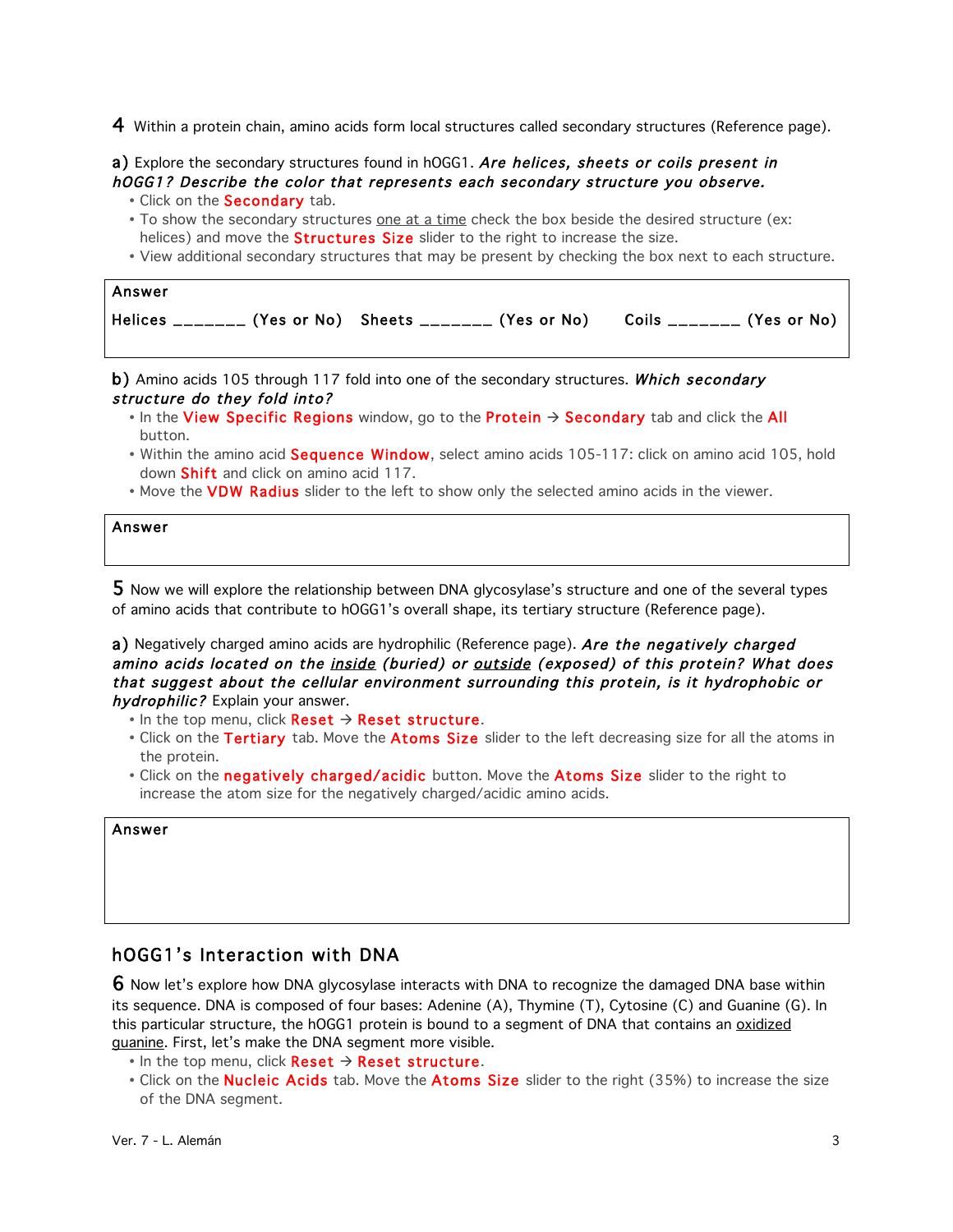• In the **Protein**  $\rightarrow$  **Primary** tab move the **Atoms Size** slider completely to the left and the **Bonds Translucency** slider to the right (85%) to minimize the appearance of all the amino acids in the hOGG1 protein.

Second, let's take a closer look at how the DNA bases are oriented within the double helix. Each base is attached to a sugar and phosphate backbone to form a complete nucleotide. Within the double helix, a base within one strand pairs with another base from the opposite strand by hydrogen bonding forming a base pair: Adenine (A) base pairs with Thymine (T) and Cytosine (C) base pairs with Guanine (G).

#### a) How many DNA base pairs can you count within this double helix?

- Click on the **Nucleic Acids** tab.
- Uncheck phosphates and sugars. Move the Atoms Size slider to the left to decrease the size of the bases while leaving the size of the phosphates and sugar nucleotide components intact. This will allow you to count the base pairs more easily.

#### Answer

#### b) How many DNA bases are unpaired (not paired to its partner on the other strand)?

Answer

#### c) Is the oxidized guanine base paired or unpaired? Describe the position of the oxidized guanine with respect to the hOGG1 protein and the double helix. What does this suggest about the mechanism that hOGG1 uses to identify damaged DNA bases?

• Click on the Non-Peptide tab. Move the Atoms Size slider to the right to increase the size of the atoms in the oxidized guanine ([8OG]25).

Answer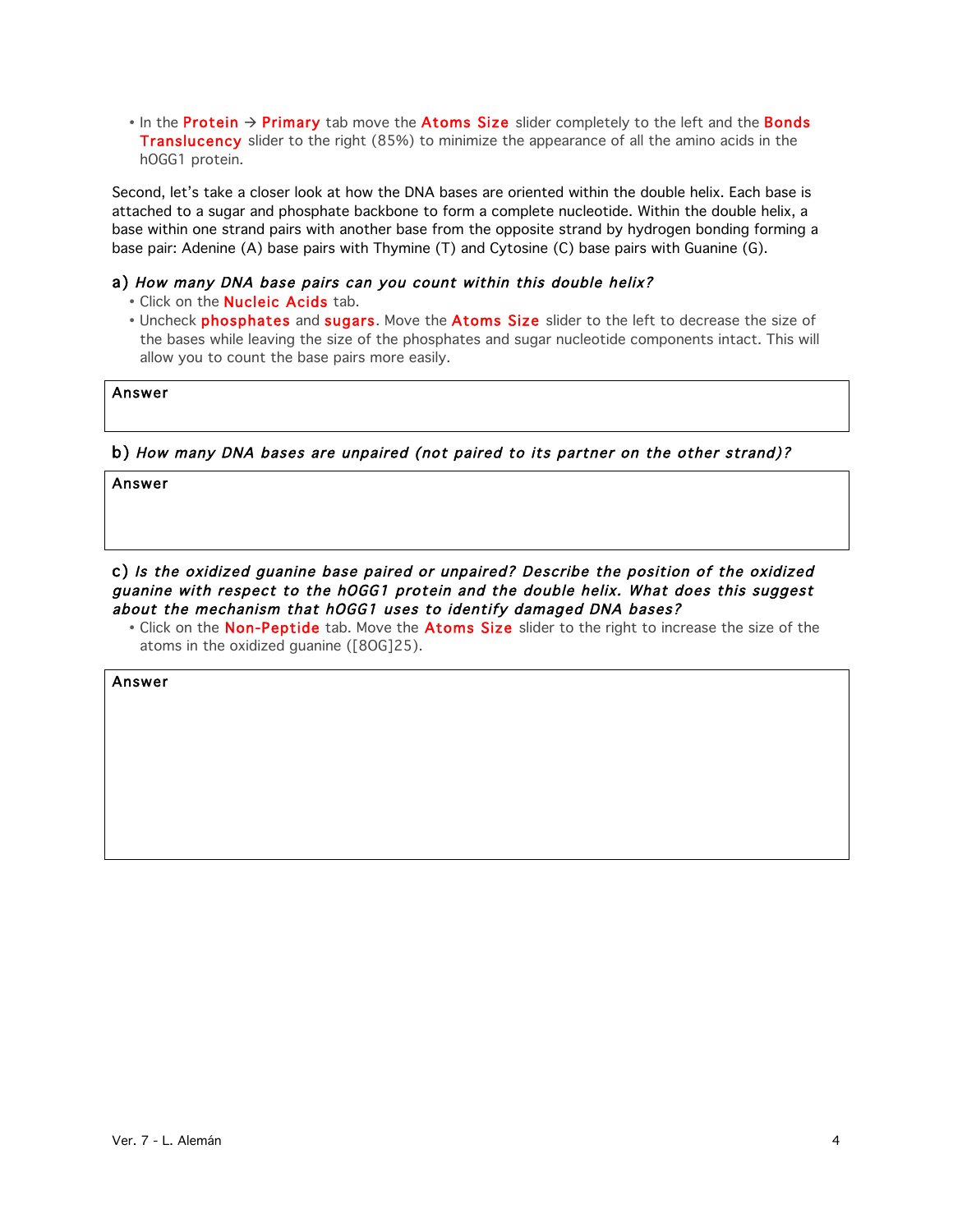7 Certain amino acids within hOGG1 form contacts with the DNA and are able to recognize if a guanine base has been damaged by oxidation. Where are you more likely to find the amino acids that recognize damaged guanine bases within hOGG1, in Helix 1 or Helix 16? Explain why.

• In the **Protein**  $\rightarrow$  **Secondary** tab, click the **All** button.

- In the Sequence Window, select the amino acids within helices 1 and 16: PC/Linux: Click on the first amino acid of helix 1, Shift+click on the last amino acid of helix1. Ctrl+click on the first amino acid of helix 16, Ctrl+Shift+click on the last amino acid of helix 16. Mac: Click on the first amino acid of helix 1, Shift+click on the last amino acid of helix1. Command+click on the first amino acid of helix 16, command+Shift+click on the last amino acid of helix 16. Note the location of the helices with respect to the oxidize guanine.
- Optional: This set of steps will allow you to see if any of the side chains within Helix 1 or Helix 16 contact the oxidized guanine ([80G]25). Click on the **Protein**  $\rightarrow$  **Primary** tab. Select the amino acids that make up Helix 1 the Sequence Window. Uncheck backbone. Move the Atoms Size slider to the right to visualize the side chains of the amino acids Helix 1. Now select the amino acids found within Helix 16.

#### Answer